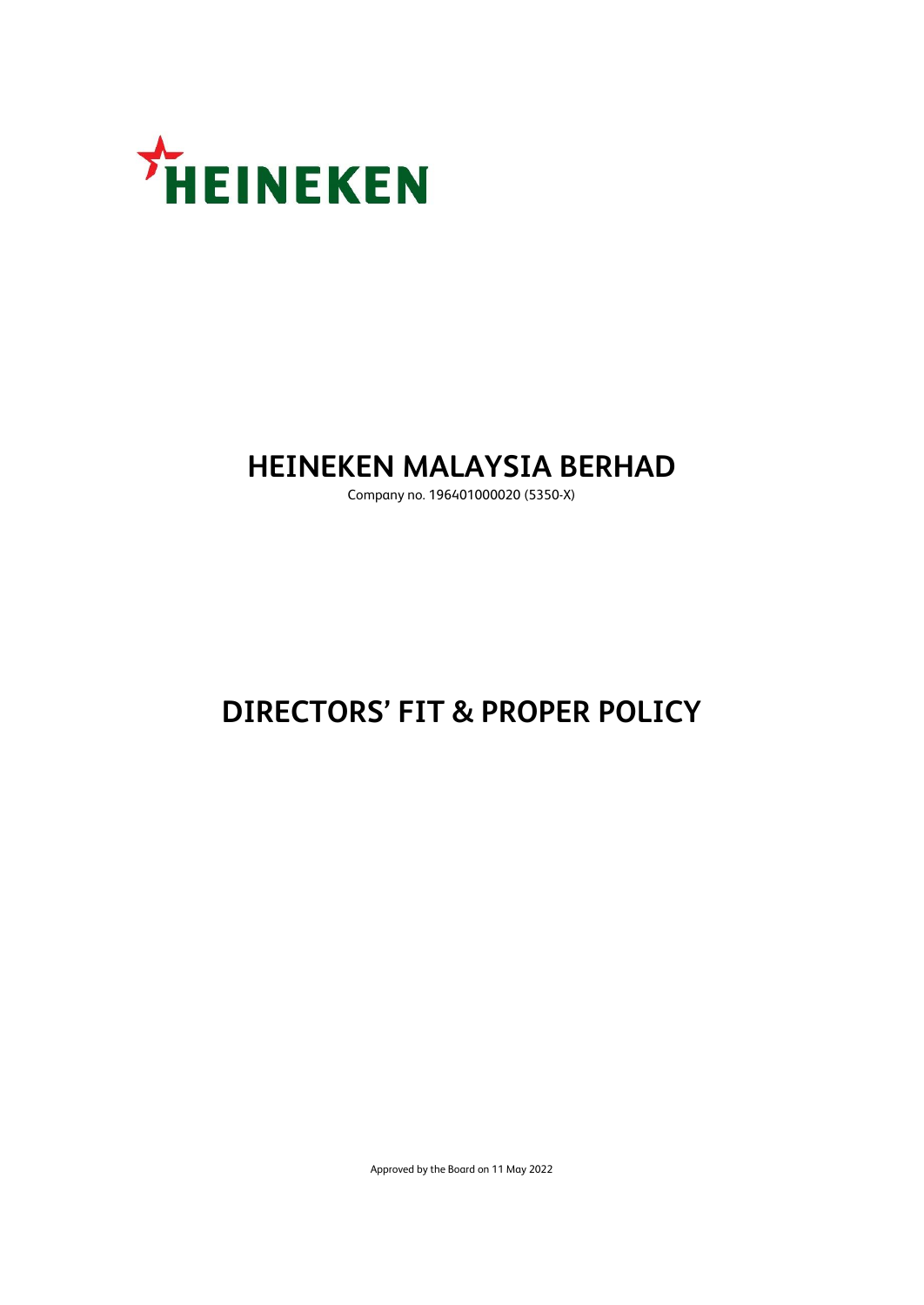### **TABLE OF CONTENTS**

| <b>Title</b> |                                          | Page |
|--------------|------------------------------------------|------|
| 1.           | Overview                                 | 2    |
| 2.           | Guideline on the Fit and Proper Criteria | 2    |
| 3.           | Assessment for Appointment to the Board  | 3    |
| 4.           | Vacation / Cessation of Office           | 3    |
| -5.          | Review                                   | 3    |

Annexure A – Form of Information on Prospective Director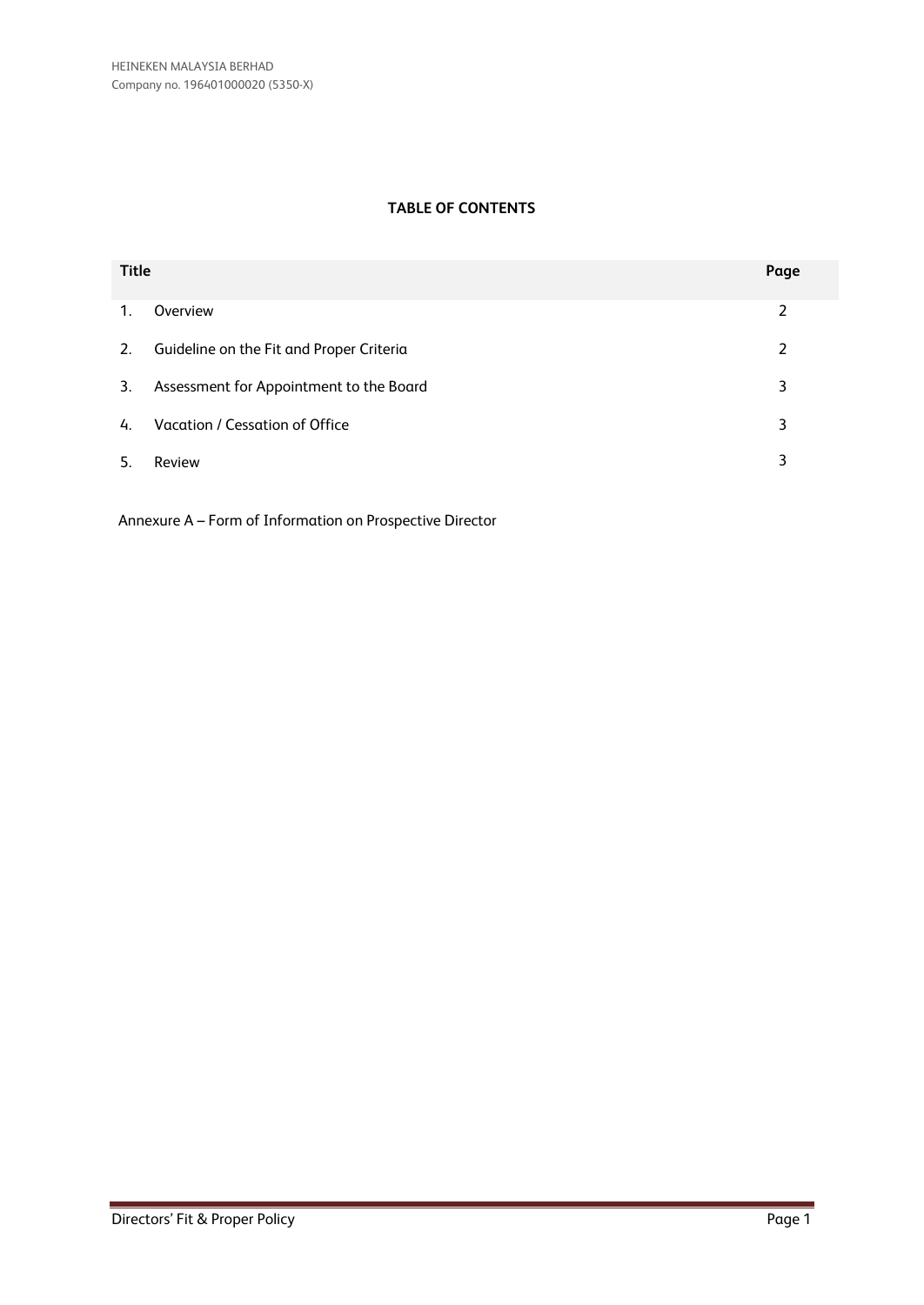### **1. Overview**

This Policy sets out the fit and proper criteria for appointment to the Board of Directors ("Board") of Heineken Malaysia Berhad ("the Company") and the Company's approach to diversity on the Board.

This Policy serves as a guide to the Nomination & Remuneration Committee ("NRC") and the Board in their review and assessment of candidates to be appointed to the Board with the objectives of ensuring that membership of the Board fulfils the requisite fit and proper criteria and includes a diverse mixture of skills, professional and industry backgrounds, business experience and expertise, gender, ethnicity and age for effective functioning.

### **2. Guideline on the Fit and Proper Criteria**

For the purpose of establishing whether a person is fit and proper and suitable to hold directorship in the Company, the NRC and the Board shall be guided by the following criteria:

- (i) Probity, integrity and reputation
	- Possesses personal qualities of honesty, integrity and diligence and is compliant with legal obligations, regulatory requirements and professional standards.
	- Has good repute in the financial and business community and has not been the subject of civil or criminal proceedings or enforcement action, in managing or governing an entity for the past 5 years.
- (ii) Experience and competency
	- **•** Possesses relevant qualification, skills, regional and industry experience and expertise with satisfactory past performance records.
	- Has relevant knowledge and good understanding of local economic and operating environment including key industry trends and stakeholders' expectation and always keep abreast with changes in evolving business environment.
	- **•** Able to provide strategic insight and direction by promoting innovation, conceptualize key trends, evaluate issues and constructively challenge the organisation to sharpen its strategy and vision.
	- Has good relationship and network with relevant stakeholders which the Company could leverage in managing industry issues.
- (iii) Commitment and capability
	- Able to commit and devote time as needed to discharge duties and responsibilities effectively and exemplifies readiness to participate in events outside the boardroom.
	- Understands the fiduciary duties and responsibilities as a Director and is able to act professionally and independently and in the interest of all shareholders.
- (iv) Meets the requisite independence criteria as stipulated in the Bursa Malaysia's Listing Requirements for appointment as Independent Directors.
- (v) Any other criteria the NRC and the Board may determine from time to time as they deem fit.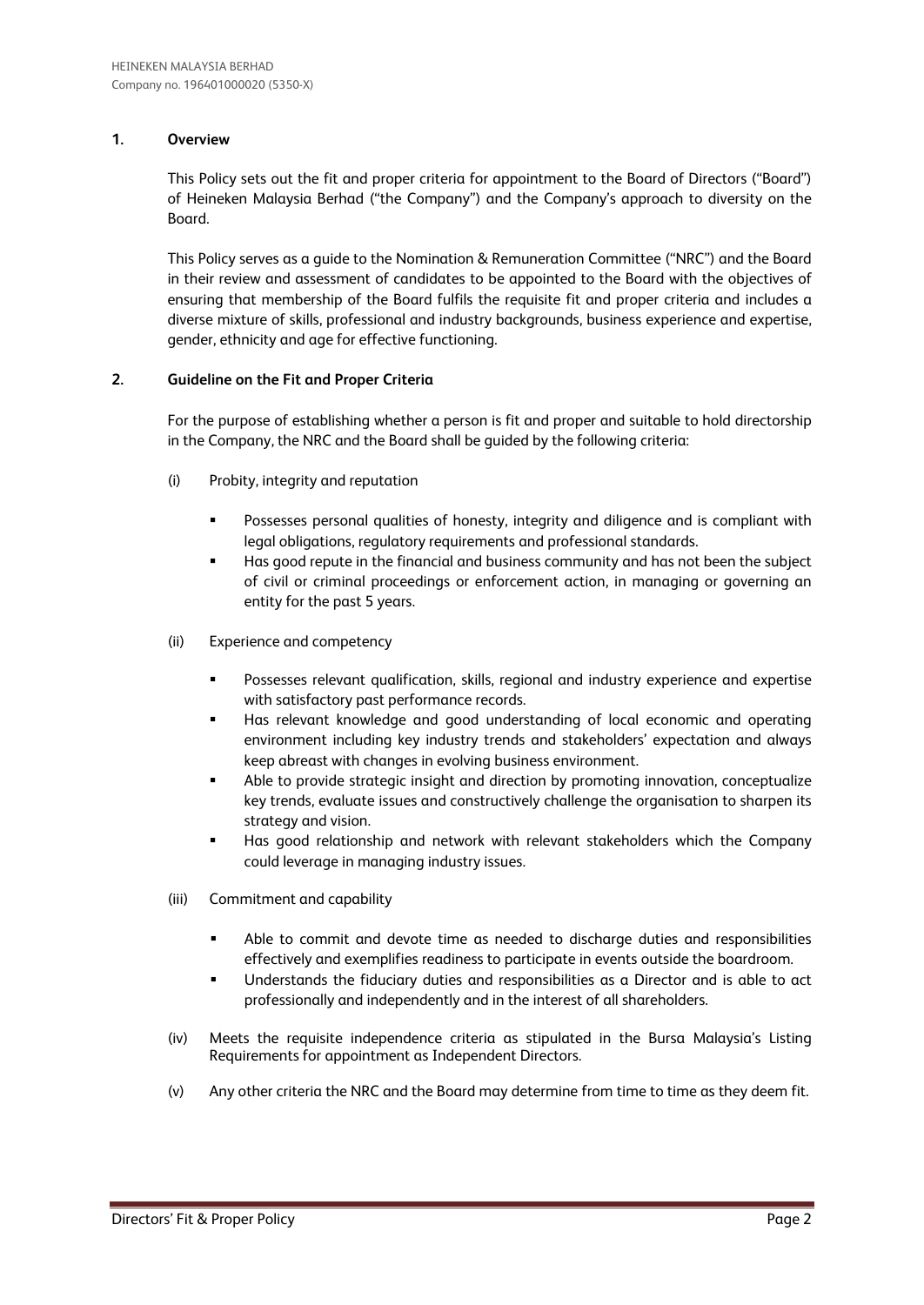### **3. Assessment for Appointment to the Board**

The NRC shall be guided by the following prior to recommending a suitable candidate for appointment to the Board for approval:

- (i) Review the composition of the Board, identify the gaps and subsequently determine the selection criteria for the new appointment with a view to close the gap and to ensure appropriate mix of gender, skills, experience and expertise on the Board.
- (ii) The Board recognises the importance of ensuring gender diversity on the Board and aims to maintain a 30% women representation on the Board.
- (iii) Consider sourcing potential candidates from internal and/or external sources through executive search firms.
- (iv) Assess and conduct engagement session with the potential candidates based on the required criteria. To facilitate the assessment, the Company shall obtain the relevant background information from the potential candidates in the format as set out in **Annexure A.**
- (v) Selection of candidates shall be based on a range of diverse perspectives, including but not be limited to skills and knowledge, experience and expertise, gender, age, ethnicity and education background. The ultimate decision shall be based on merit and contribution that the selected candidates are expected to bring to the Board.

### **4. Vacation / Cessation of office**

The office of a Director shall be vacated if the Director:

- (a) resigns his office by notice in writing to the Company;
- (b) becomes disqualified from being a Director under Sections 198 or 199 of the Companies Act 2016;
- (c) ceases to be or is prohibited from being a Director by virtue of the Companies Act 2016 or the Bursa Malaysia's Listing Requirements;
- (d) retires and is not re-elected at general meeting of the Company;
- (e) is removed from his office as Director by ordinary resolution of the Company in a general meeting of which special notice has been given in accordance with Section 206(3) of the Companies Act 2016;
- (f) becomes of unsound mind or a person whose person or estate is liable to be dealt with in any way under the law relating to mental disorder, physically incapacitated or dies;
- (g) is absent from more than 50% of the total Board of Directors' meetings held during a financial year unless approval is sought and obtained from the stock exchange; or
- (h) becomes an active politician.

### **5. Review**

The NRC shall review this policy periodically and recommend to the Board on any changes required for its approval.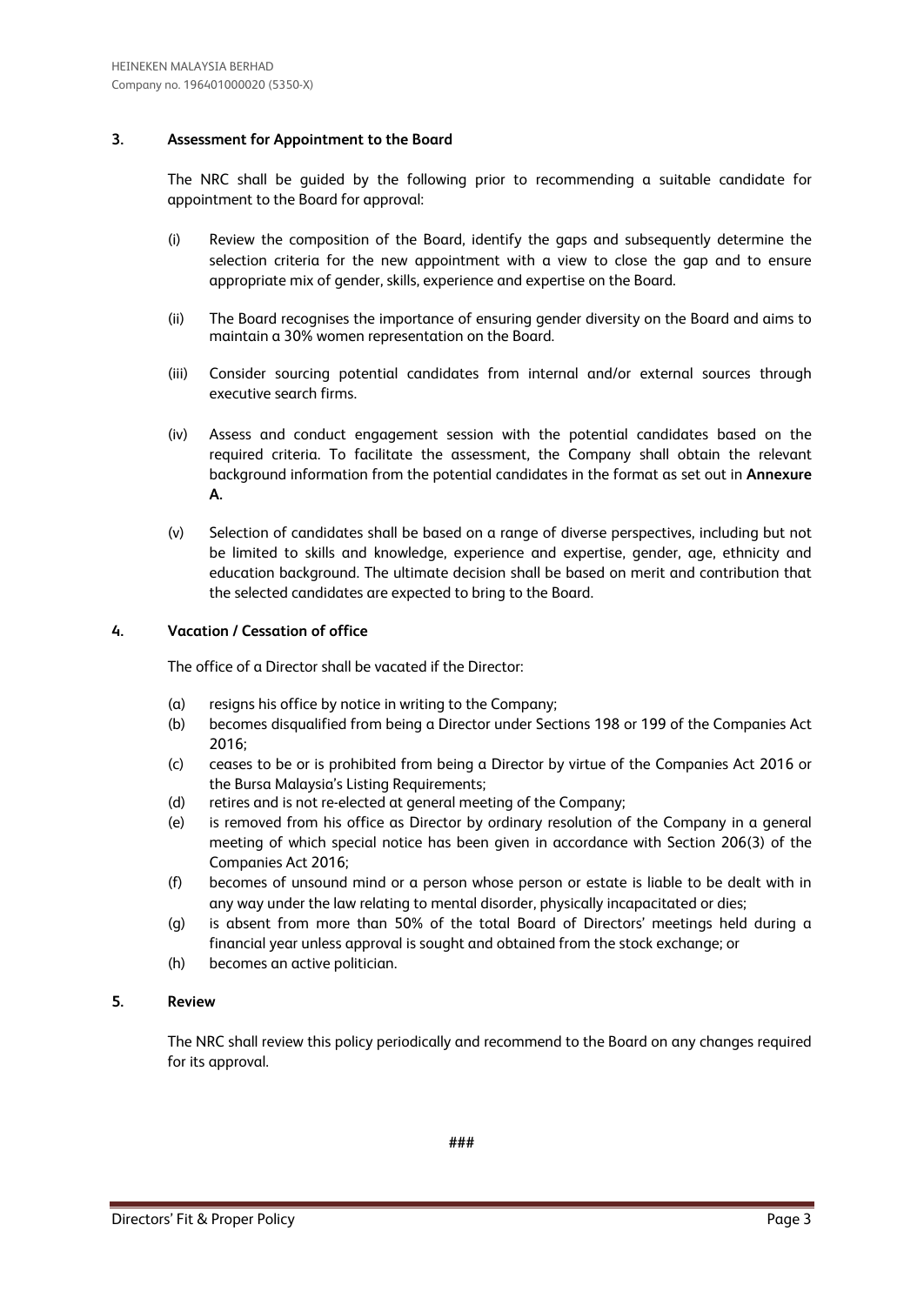### **ANNEXURE A**

### **Form of Information on Prospective Directors**

### **Part A : Personal Details**

| 1.            | <b>Full Name</b>      |  |
|---------------|-----------------------|--|
| $\mathcal{L}$ | NRIC No / Passport No |  |
|               | Age                   |  |
| 4             | Nationality           |  |
|               | Address               |  |
| 6             | Contact details       |  |

### **Part B: Academic Qualification and Working Experience**

| 1              | Academic qualification  |  |
|----------------|-------------------------|--|
| $\overline{2}$ | Core areas of expertise |  |
| $\mathbf{3}$   | Working experience      |  |

### **Part C: Present and Past Directorship**

|   | Present Directorship<br>(Includes position held) |  |
|---|--------------------------------------------------|--|
| 2 | Past Directorship<br>(Includes position held)    |  |